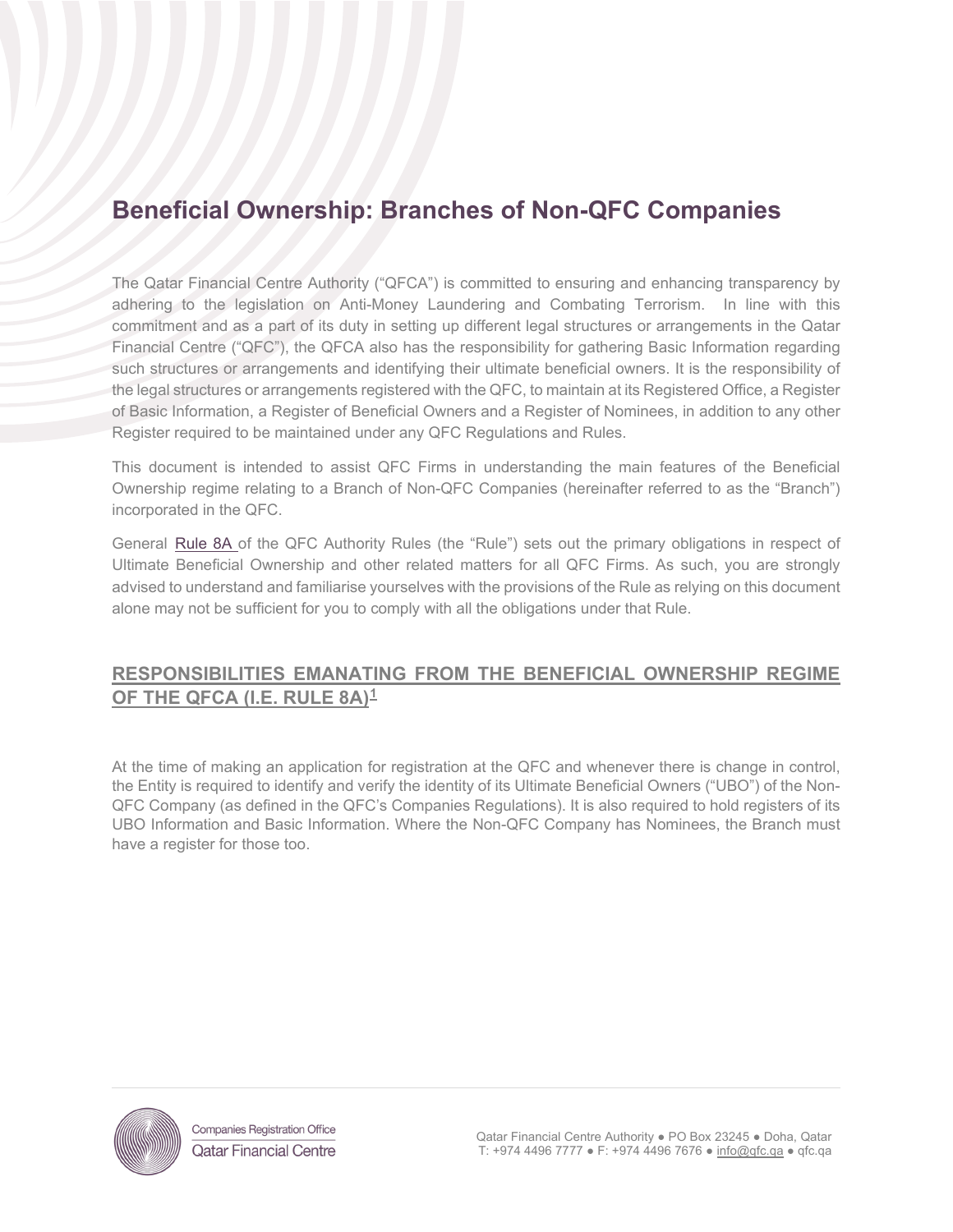### **(A) BASIC INFORMATION**

#### **What is Basic Information?**

Basic information means information relating to the Branch including but not limited to the following:

- 1. Name of the Branch;
- 2. Name of the Non-QFC Company;
- 3. Proof of registration of the Entity (e.g., Certificate of Incorporation);
- 4. Proof of registration of the Non-QFC Company;
- 5. Legal form and status of the Branch (e.g., Branch) and the Non-QFC Company (e.g., LLC);
- 6. Address of the principal place of business of the Branch;
- 7. Registered office address or address of principal place of business of the Non-QFC Company;
- 8. Basic regulating power of the Non-QFC Company (e.g., Articles of Association);
- 9. Name of the Principal Representative of the Branch;
- 10. List of key persons including directors and senior executive function of the Non-QFC Company; and
- 11. Details of the members' or shareholders' interest, including voting rights and number of shares held by each member or shareholder of the Non-QFC Company.

Please click on the following link to read more about what constitutes basic information: [https://qfcra](https://qfcra-en.thomsonreuters.com/sites/default/files/net_file_store/QFCA_Compliance_Notice_No._21.pdf)[en.thomsonreuters.com/sites/default/files/net\\_file\\_store/QFCA\\_Compliance\\_Notice\\_No.\\_21.pdf](https://qfcra-en.thomsonreuters.com/sites/default/files/net_file_store/QFCA_Compliance_Notice_No._21.pdf)

#### **When should the Basic Information be submitted with the QFCA?**

The Branch needs to provide the Basic Information at the time of making an application for registration in the QFC and whenever requested by the QFCA or in accordance with the QFC Rules and Regulations. This information may change during the life of the Branch, so it is important that the Branch maintains, at its registered office, a register of Basic Information which must be kept up-to-date at all times.

### **(B) BENEFICIAL OWNERSHIP**

#### **What is Beneficial Ownership?**

**Beneficial Ownership** is a term that is used to determine the natural persons who ultimately own or control a certain legal structure or arrangement. For instance, the shareholder of a given Non-QFC Company may be its direct owner, but that shareholder may be owned or controlled by another corporate entity or vehicle which in turn may be owned by a natural person. It is this natural person who is the Ultimate Beneficial Owner ("**UBO**") of the Non-QFC Company.

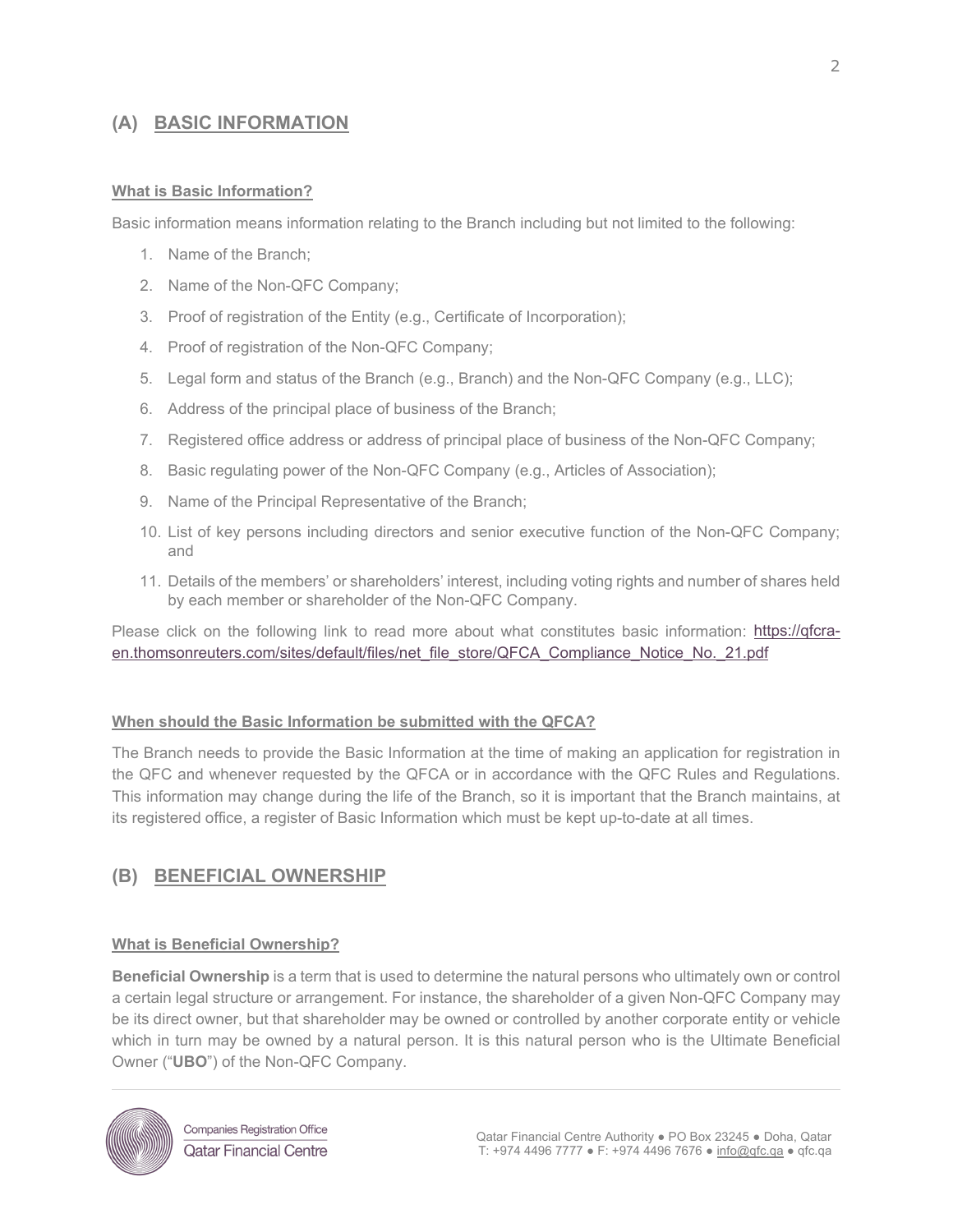Thus, the chain of ownership will need to be determined up until we are able to identify the natural person who is the Ultimate Beneficial Owner of the Non-QFC Company. As such, the Beneficial Ownership regime tracks through several layers of the Non-QFC Company's legal/corporate and natural owners to determine the UBO. In the QFC, UBO is determined according to a set of criteria that is established under the [Rule](https://qfcra-en.thomsonreuters.com/rulebook/qfca-rules-0) .

#### **How is the UBO of the Non-QFC Company determined?**

A UBO in respect of a Non-QFC Company is a natural person who:

- 1. holds or controls, or is entitled to hold or control, directly or indirectly, or by any other means, including acting in concert with one or more persons, 20% or more of the Non-QFC Company's shares;
- 2. holds or controls or is entitled to hold or control, directly or indirectly, or by any other means, including acting in concert with one or more persons, 20% or more of the voting rights in the Non-QFC Company;
- 3. holds or controls or is entitled to hold or control, directly or indirectly, including through contractual arrangements or by any other means, including acting in concert with one or more persons, the right to appoint or remove a majority of the board of directors of the Non-QFC Company; or
- 4. has the right to exercise, or actually exercises, control over the management of the Non-QFC Company.

Where any of the above roles are fulfilled by a legal person (including legal arrangements), the Entity must identify the natural person(s) who ultimately exercise control over such legal person(s) as the Beneficial Owners. It is important that the Entity traces through all the legal person(s) or legal arrangements in order to determine and identify the natural person that is the UBO of the Entity.

Please see General [Rule 8A](https://qfcra-en.thomsonreuters.com/rulebook/qfca-rules-0) of the QFCA Rules for information on how a UBO is determined

#### **What is Beneficial Owner ("BO") Information?**

Once the UBO is determined, the Branch must provide to the QFCA the following information about such UBO:

- 1. Full name as it appears on that person's passport or other government issued national identification document, including identifying number, country of issue, date of issue and expiry;
- 2. Nationality(s), place and date of birth;
- 3. Residential address or address for service of notices;
- 4. The date on which that person became or ceased to be a BO;
- 5. Percentage of shares or voting rights that are held or controlled by that person and the date of change of such percentage;
- 6. A brief description of the basis on which the person exercises control, if control is exercised through means other than direct or indirect ownership of shares or control of voting rights; and

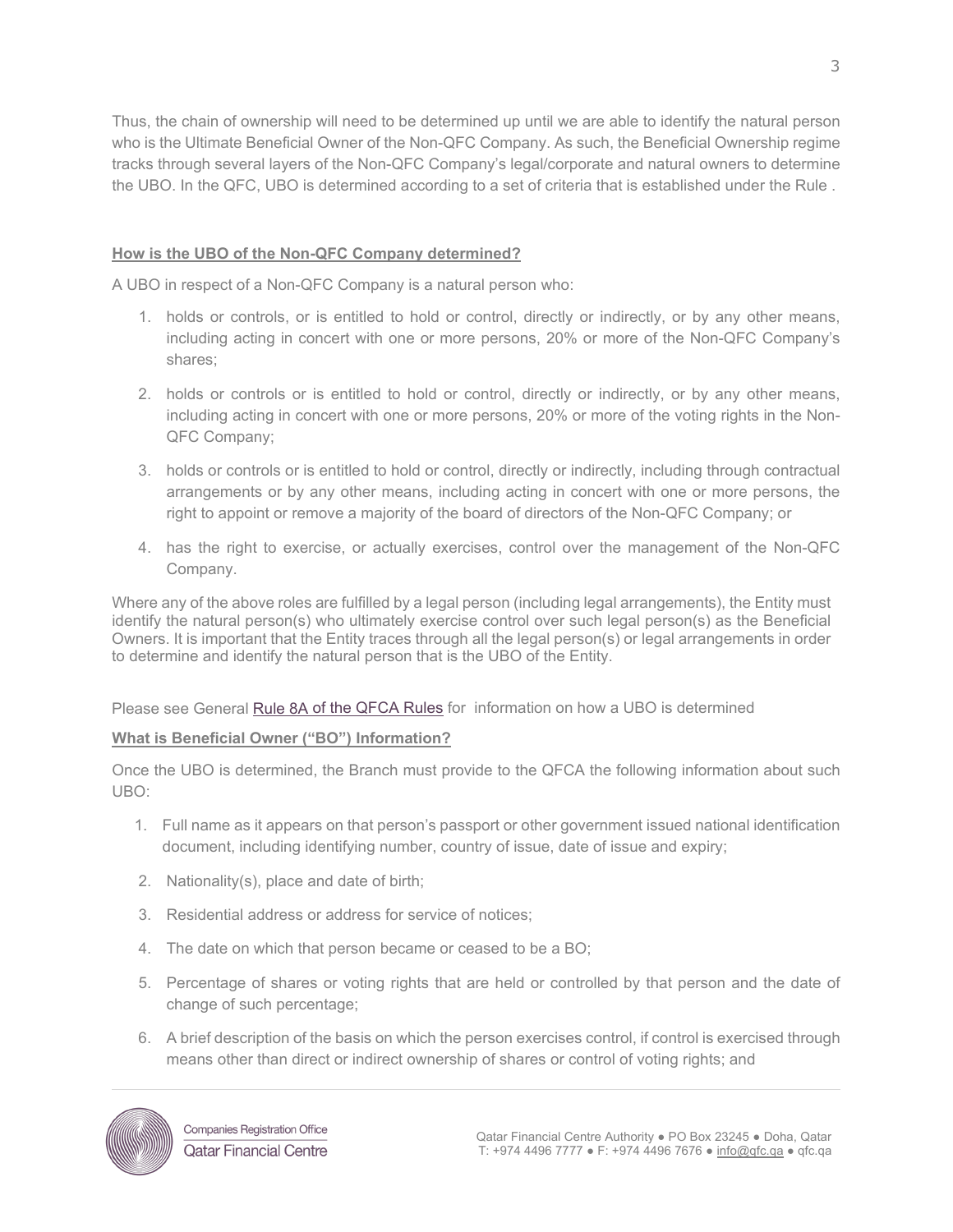7. The date on which the register of BOs was last updated.

# **(C) NOMINEES**

Financial Action Task Force (FATF), the global standard setter and policymaking and an enforcement body in the field of combating money laundering, terrorism financing and other threats to the international financial system in the Interpretive Note<sup>[2](#page-3-0)</sup> to its Recommendation 24, explicitly provides that "...countries" that have legal persons that …allow nominee shareholders or nominee directors, should take effective measures to ensure that they are not misused for money laundering or terrorist financing".

In the same Interpretive Note, countries are required to take measures to prevent the misuse of nominee shareholders and directors by, for example, requiring nominee shareholders and directors to disclose the identity of their nominator to the Entity and to the relevant company registry and this information to be included in the relevant register<sup>[3](#page-3-1)</sup>.

In addition to the above requirements, the Rule requires nominee shareholders and directors of the Non-QFC Company to disclose the identity of their nominators to the company. The Branch in turn is required to update the information in its Nominee Registers and include in their filings to the QFCA.

#### **Who is a Nominee Director?**

Nominee Director means a person, natural or legal, that acts as a director and exercises the associated voting rights on behalf of another person or in accordance with the directions, instructions or wishes of another person.

#### **Who is a Nominee Shareholder?**

Nominee Shareholder means a person, natural or legal, registered as a shareholder on behalf of another person or acting on the directions, instructions or wishes of another person.

#### **Who is a Nominator?**

Nominator means, an individual (or group of individuals) or legal person that issues instructions (directly or indirectly) to a nominee to act on their behalf in the capacity of a director or a shareholder.

#### **What are the obligations of a Nominee Director and Nominee Shareholder?**

<span id="page-3-0"></span><sup>2</sup> [https://cfatf-gafic.org/index.php/documents/fatf-40r/390-fatf-recommendation-24-transparency-and-beneficial-](https://cfatf-gafic.org/index.php/documents/fatf-40r/390-fatf-recommendation-24-transparency-and-beneficial-ownership-of-legal-persons)

 $\frac{1}{3}$  [https://cfatf-gafic.org/index.php/documents/fatf-40r/390-fatf-recommendation-24-transparency-and-beneficial](https://cfatf-gafic.org/index.php/documents/fatf-40r/390-fatf-recommendation-24-transparency-and-beneficial-ownership-of-legal-persons)[ownership-of-legal-persons](https://cfatf-gafic.org/index.php/documents/fatf-40r/390-fatf-recommendation-24-transparency-and-beneficial-ownership-of-legal-persons) (See under Section D)

<span id="page-3-1"></span>